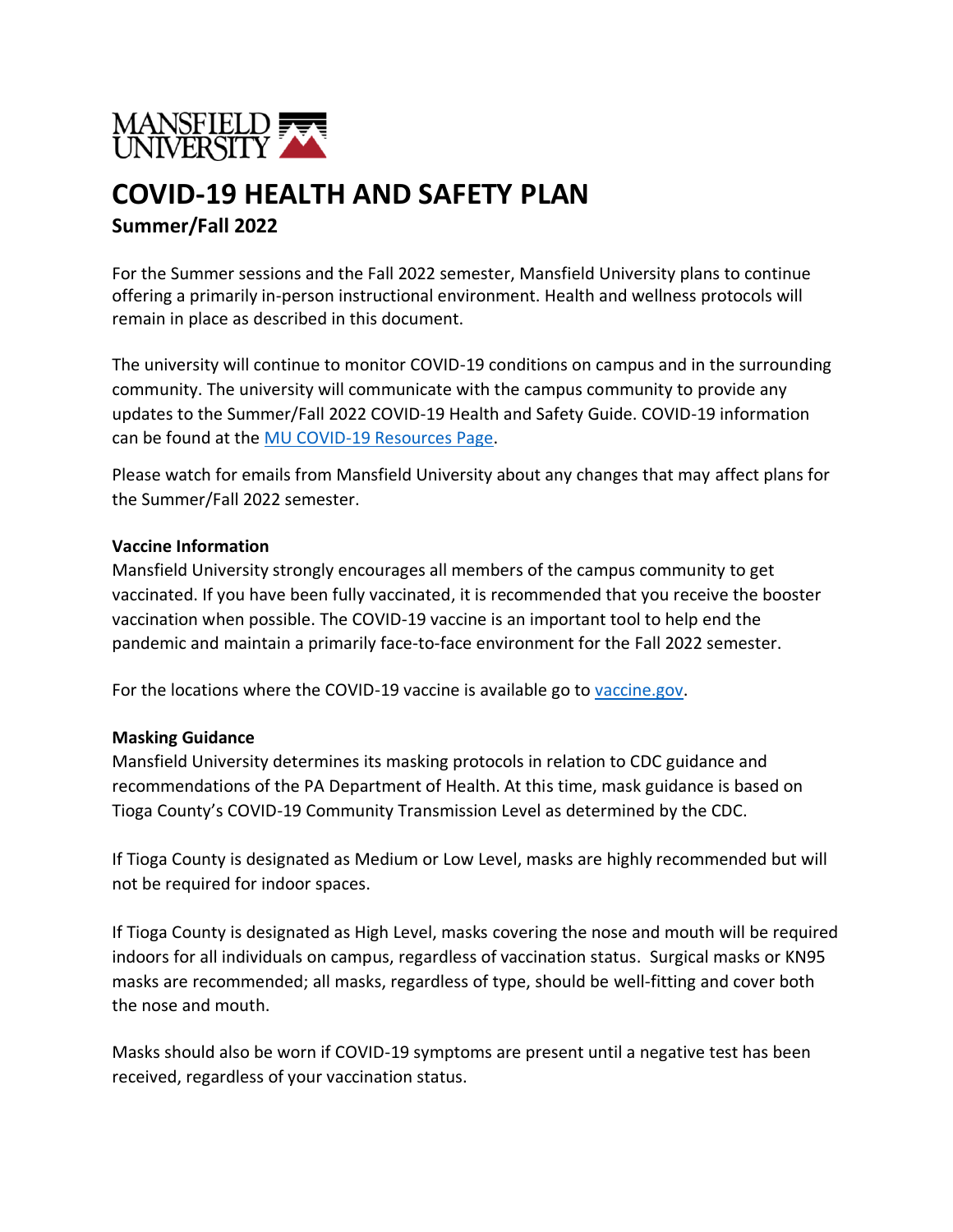Students at the Guthrie Site (Sayre, PA) will follow the masking requirements of Guthrie Healthcare while in their facilities or assigned areas.

Regardless of vaccination status, individuals are referred to CDC [guidance](https://www.cdc.gov/coronavirus/2019-ncov/prevent-getting-sick/cloth-face-cover-guidance.html) for more information about how to protect yourself and others.

It is important to consider your personal health conditions and the health of others you are near. Masks are still strongly recommended for people who are immunocompromised or at high risk for illnesses.

The university may adjust its masking guidance at any time in response to changing conditions on campus and/or in the surrounding community. Notification will be made to the campus community via email of any change in the masking requirements based on the community risk level.

# **Student Health Services**

The MU student health clinic will operate on an appointment-only basis for the Fall 2022 semester. Students should call 570-662-4350 to schedule an appointment. Masking is required to enter the student health clinic.

If health services are needed during the Summer 2022 sessions, please visit one of the following locations:

Laurel Health Systems 416 S. Main Street Mansfield, PA 16933 570-662-2002

Guthrie Clinic 110 Plaza Lane Wellsboro, PA 16901 570-724-4241

# **Testing**

Mansfield University will communicate COVID testing availability and facilitate COVID testing for students, staff, and faculty throughout the regular semester. Testing is encouraged for the campus community as it is an important component to the ongoing monitoring of campus health.

• **Entry Screening:** Testing protocols for students living in the residence halls will be determined prior to the start of the Fall semester based on local and regional risk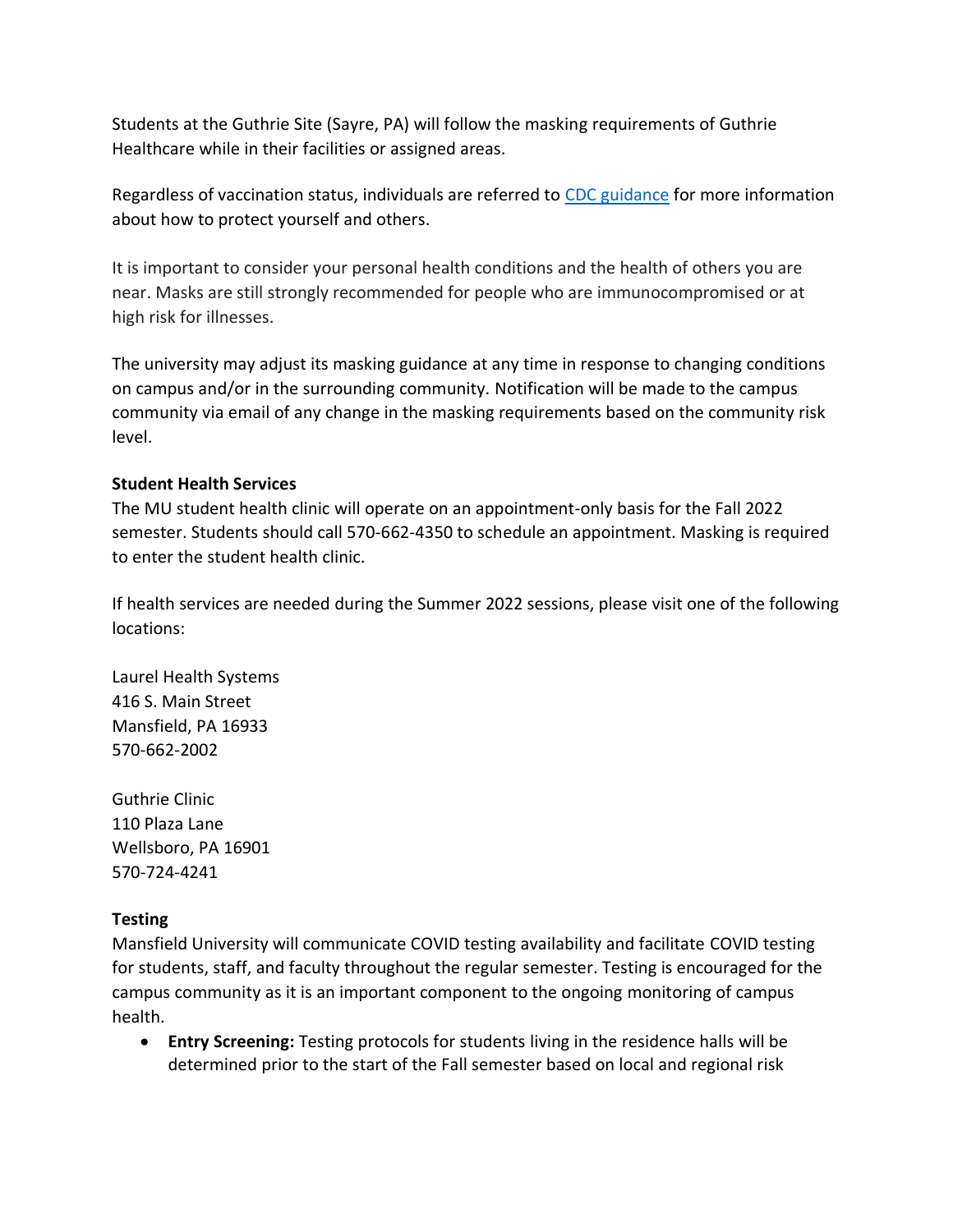categories. Voluntary testing will be available on campus during the first week of the semester for all students and employees.

- **Regular Screening:** Testing of students will be available on an as-needed basis, dependent on symptoms and exposures.
- **Student-Athlete Testing**: Students who are participating in athletic competition during the semester will participate in required testing based on vaccination status and symptom presentation in accordance with the current NCAA/PSAC guidelines.

Testing for the campus community will be available for anyone who has COVID-like symptoms. To request a test, contact the [Environmental Health & Safety Director.](mailto:jwelch@mansfield.edu) Contact information is provided at the end of this document.

At-home COVID-19 tests are available for pick-up at the MU Police Station at Doane Center.

# **Monitoring, surveillance, and reporting**

Employees and students should self-report any COVID-like symptoms and/or exposures to individuals who have tested positive for COVID to the Environmental Health and Safety Director if they have knowingly been exposed to anyone who has tested positive for COVID-19.

An exposure is defined as being in direct contact with an individual who has tested positive for COVID-19 for 15 minutes or more and within six feet.

## **Quarantine/Isolation**

Mansfield University will continue to follow the CDC/PA Department of Health guidance for the quarantine and isolation of individuals who have been exposed or diagnosed with the COVID-19 virus.

Please refer to the University's Quarantine & Isolation Policy at [mansfield.edu/health](http://www.mansfield.edu/health) for current guidelines.

Students who are advised to quarantine or isolate due to a confirmed exposure or confirmed positive test result must return home and follow the isolation guidelines of the Pennsylvania Department of Health. Student Health Services, along with Student Living, have limited facilities for resident students who are unable to isolate or quarantine off-campus; approval of oncampus accommodations for such students will be on a case-by-case basis.

Students, staff, and faculty are not to enter university buildings while in quarantine or isolation. Students should consult with their faculty member(s) regarding the best way to stay current with assigned course work while completing the required quarantine/isolation period.

Employees who are experiencing COVID-19 symptoms or exposure should contact their medical provider for diagnosis. Employees who are advised to quarantine or isolate should notify their supervisor and should not report to the workplace.